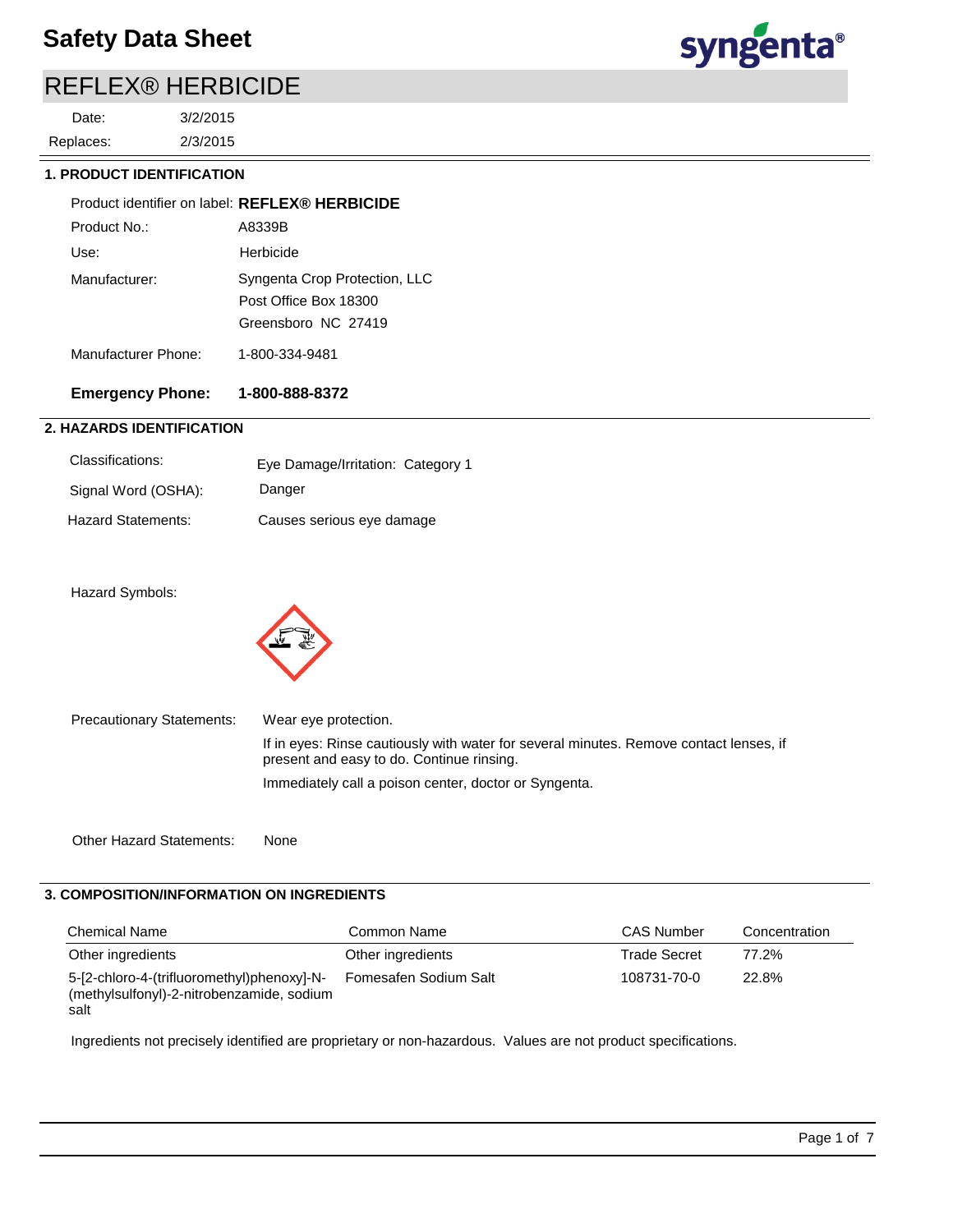# REFLEX® HERBICIDE

2/3/2015 3/2/2015 Replaces: Date:



#### **4. FIRST AID MEASURES**

Have the product container, label or Safety Data Sheet with you when calling Syngenta (800-888-8372), a poison contol center or doctor, or going for treatment.

- If swallowed: Call Syngenta (800-888-8372), a poison control center or doctor immediately for treatment advice. Do not give any liquid to the person. Do not induce vomiting unless told to do so after calling 800-888- 8372 or by a poison control center or doctor. Do not give anything by mouth to an unconscious person. Ingestion:
- If in eyes: Hold eye open and rinse slowly and gently with water for 15-20 minutes. Remove contact lenses, if present, after 5 minutes, then continue rinsing eye. Call Syngenta (800-888-8372), a poison control center or doctor for treatment advice. Eye Contact:

If on skin or clothing: Take off contaminated clothing. Rinse skin immediately with plenty of water for 15-20 minutes. Call Syngenta (800-888-8372), a poison control center or doctor for treatment advice. Skin Contact:

If inhaled: Move person to fresh air. If person is not breathing, call 911 or an ambulance, then give artificial respiration, preferably mouth-to-mouth if possible. Call Syngenta (800-888-8372), a poison control center or doctor for further treatment advice. Inhalation:

Most important symptoms/effects:

Eye irritation

Indication of immediate medical attention and special treatment needed:

There is no specific antidote if this product is ingested.

Treat symptomatically.

Probable mucosal damage may contraindicate the use of gastric lavage.

#### **5. FIRE FIGHTING MEASURES**

Suitable (and unsuitable) extinguishing media:

Use dry chemical, foam or CO2 extinguishing media. If water is used to fight fire, dike and collect runoff.

Specific Hazards:

During a fire, irritating and possibly toxic gases may be generated by thermal decomposition or combustion.

Special protective equipment and precautions for firefighters:

Wear full protective clothing and self-contained breathing apparatus. Evacuate nonessential personnel from the area to prevent human exposure to fire, smoke, fumes or products of combustion.

## **6. ACCIDENTAL RELEASE MEASURES**

Personal precautions, protective equipment, and emergency procedures:

Follow exposure controls/personal protection outlined in Section 8.

Methods and materials for containment and cleaning up:

Control the spill at its source. Contain the spill to prevent from spreading or contaminating soil or from entering sewage and drainage systems or any body of water. Clean up spills immediately, observing precautions outlined in Section 8. Cover entire spill with absorbing material and place into compatible disposal container. Scrub area with hard water detergent (e.g. commercial products such as Tide, Joy, Spic and Span). Pick up wash liquid with additional absorbent and place into compatible disposal container. Once all material is cleaned up and placed in a disposal container, seal container and arrange for disposition.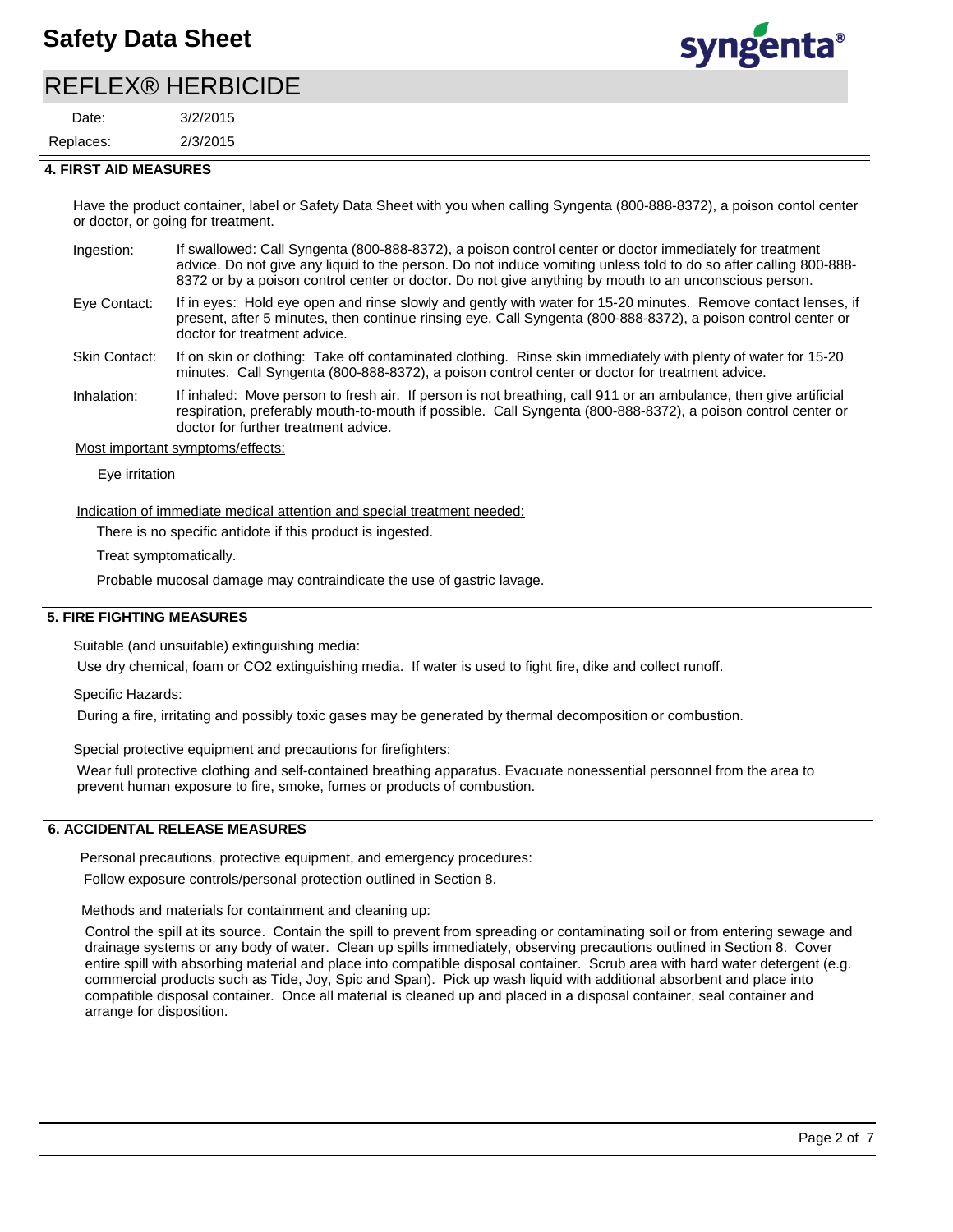# REFLEX® HERBICIDE

2/3/2015 3/2/2015 Replaces: Date:



#### **7. HANDLING AND STORAGE**

Precautions for safe handling:

Store the material in a well-ventilated, secure area out of reach of children and domestic animals. Do not store food, beverages or tobacco products in the storage area. Prevent eating, drinking, tobacco use, and cosmetic application in areas where there is a potential for exposure to the material. Wash thoroughly with soap and water after handling.

Conditions for safe storage, including any incompatibilities:

Not Applicable

### **8. EXPOSURE CONTROLS/PERSONAL PROTECTION**

#### **THE FOLLOWING RECOMMENDATIONS FOR EXPOSURE CONTROLS/PERSONAL PROTECTION ARE INTENDED FOR THE MANUFACTURE, FORMULATION AND PACKAGING OF THIS PRODUCT.**

### **FOR COMMERCIAL APPLICATIONS AND/OR ON-FARM APPLICATIONS CONSULT THE PRODUCT LABEL.**

Occupational Exposure Limits:

| <b>Chemical Name</b>  | <b>OSHA PEL</b> | <b>ACGIH TLV</b> | Other                                                           | Source         |
|-----------------------|-----------------|------------------|-----------------------------------------------------------------|----------------|
| Other ingredients     | Not Applicable  | Not Applicable   | Not Applicable                                                  | Not Applicable |
| Fomesafen Sodium Salt | Not Established | Not Established  | 2 mg/m <sup>3</sup> TWA<br>(based on<br>Fomesafen<br>Technical) | Syngenta       |

### Appropriate engineering controls:

Use effective engineering controls to comply with occupational exposure limits (if applicable).

#### Individual protection measures:

Ingestion:

Prevent eating, drinking, tobacco usage and cosmetic application in areas where there is a potential for exposure to the material. Wash thoroughly with soap and water after handling.

### Eye Contact:

Where eye contact is likely, use chemical splash goggles. Facilities storing or utilizing this material should be equipped with an eyewash facility and a safety shower.

#### Skin Contact:

Where contact is likely, wear chemical-resistant gloves (such as barrier laminate, butyl rubber, nitrile rubber, neoprene rubber, natural rubber, polyvinyl chloride [PVC] or Viton), coveralls, socks and chemical-resistant footwear.

#### Inhalation:

A respirator is not normally required when handling this substance. Use effective engineering controls to comply with occupational exposure limits.

In case of emergency spills, use a NIOSH approved respirator with any N, R, P or HE filter.

# **9. PHYSICAL AND CHEMICAL PROPERTIES**

Odor: Odorless Appearance: Pale yellow liquid Odor Threshold: Not Available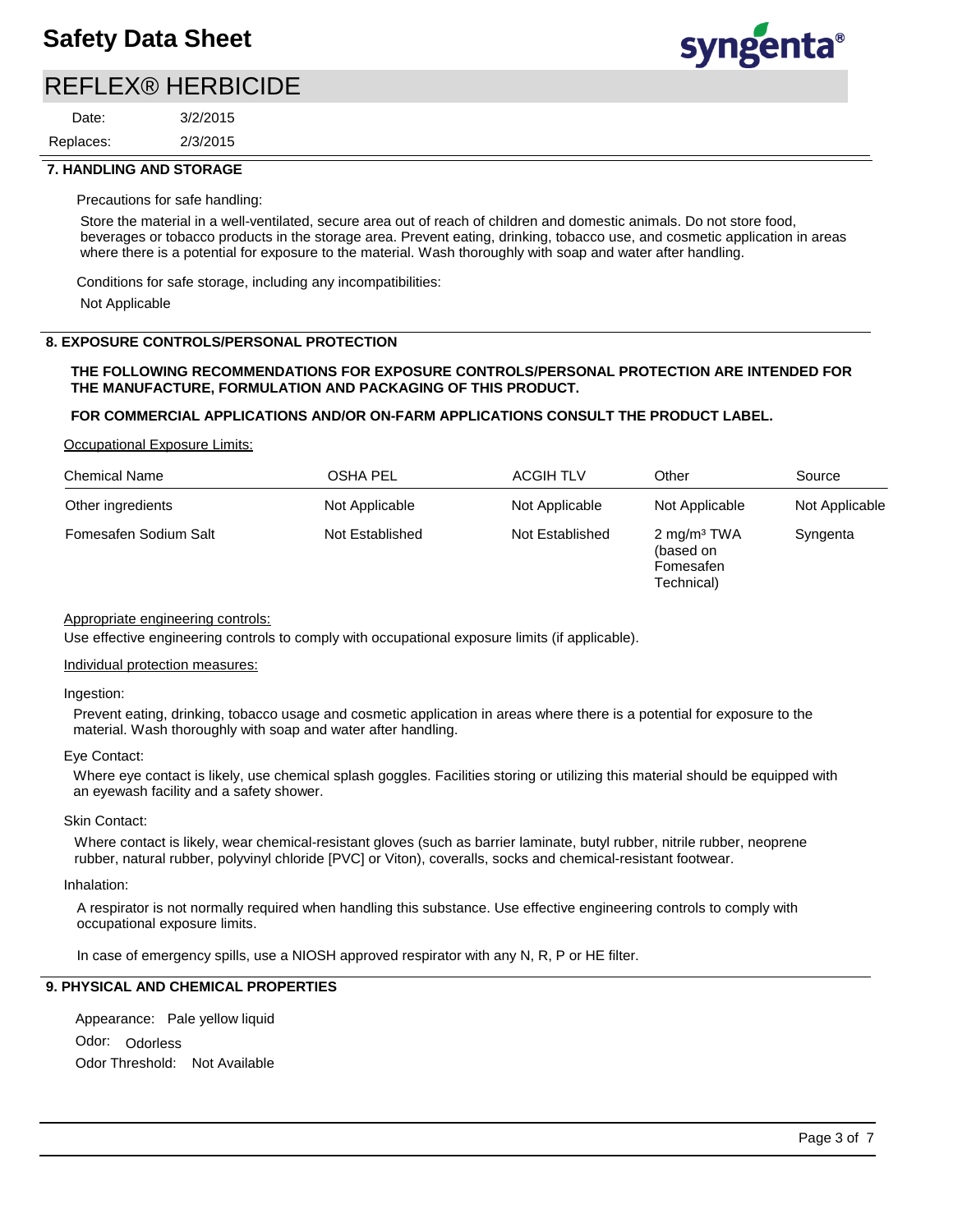# REFLEX® HERBICIDE

syngenta®

| Date:                                                        | 3/2/2015                                                                                                                                                                                |                                 |                |
|--------------------------------------------------------------|-----------------------------------------------------------------------------------------------------------------------------------------------------------------------------------------|---------------------------------|----------------|
| Replaces:                                                    | 2/3/2015                                                                                                                                                                                |                                 |                |
| pH: 8.7 - 10<br>Flash Point (Test Method):                   | Melting point/freezing point: Not Applicable<br>Initial boiling point and boiling range: 213 °F                                                                                         | $>212^{\circ}F$                 |                |
| Flammability:                                                | Flammable Limits (% in Air):                                                                                                                                                            | Not Available<br>Not Applicable |                |
| Vapor Density: Not Available<br>Relative Density: 1.105 g/ml | Vapor Pressure: Fomesafen Sodium Salt                                                                                                                                                   |                                 | Not Available  |
|                                                              | Solubility (ies): Fomesafen Sodium Salt<br>Partition coefficient: n-octanol/water: Not Available<br>Autoignition Temperature: Not Available<br>Decomposition Temperature: Not Available |                                 | Not Applicable |
| Viscosity: Not Available<br>Other: None                      |                                                                                                                                                                                         |                                 |                |

# **10. STABILITY AND REACTIVITY**

Possibility of hazardous reactions: Will not occur. Chemical stability: Stable under normal use and storage conditions. Reactivity: Not reactive. Conditions to Avoid: None known.

Incompatible materials: None known.

Hazardous Decomposition Products: None known.

# **11. TOXICOLOGICAL INFORMATION**

## Health effects information

Likely routes of exposure: Dermal, Inhalation

Symptoms of exposure: Eye irritation

Delayed, immediate and chronic effects of exposure: Eye irritation

## Numerical measures of toxicity (acute toxicity/irritation studies (finished product))

| Ingestion:   | Oral (LD50 Rat):       | > 2000 mg/kg body weight |
|--------------|------------------------|--------------------------|
| Dermal:      | Dermal (LD50 Rat):     | > 2000 mg/kg body weight |
| Inhalation:  | Inhalation (LC50 Rat): | 5.48 mg/l air - 4 hours  |
| Eye Contact: | Corrosive (Rabbit)     |                          |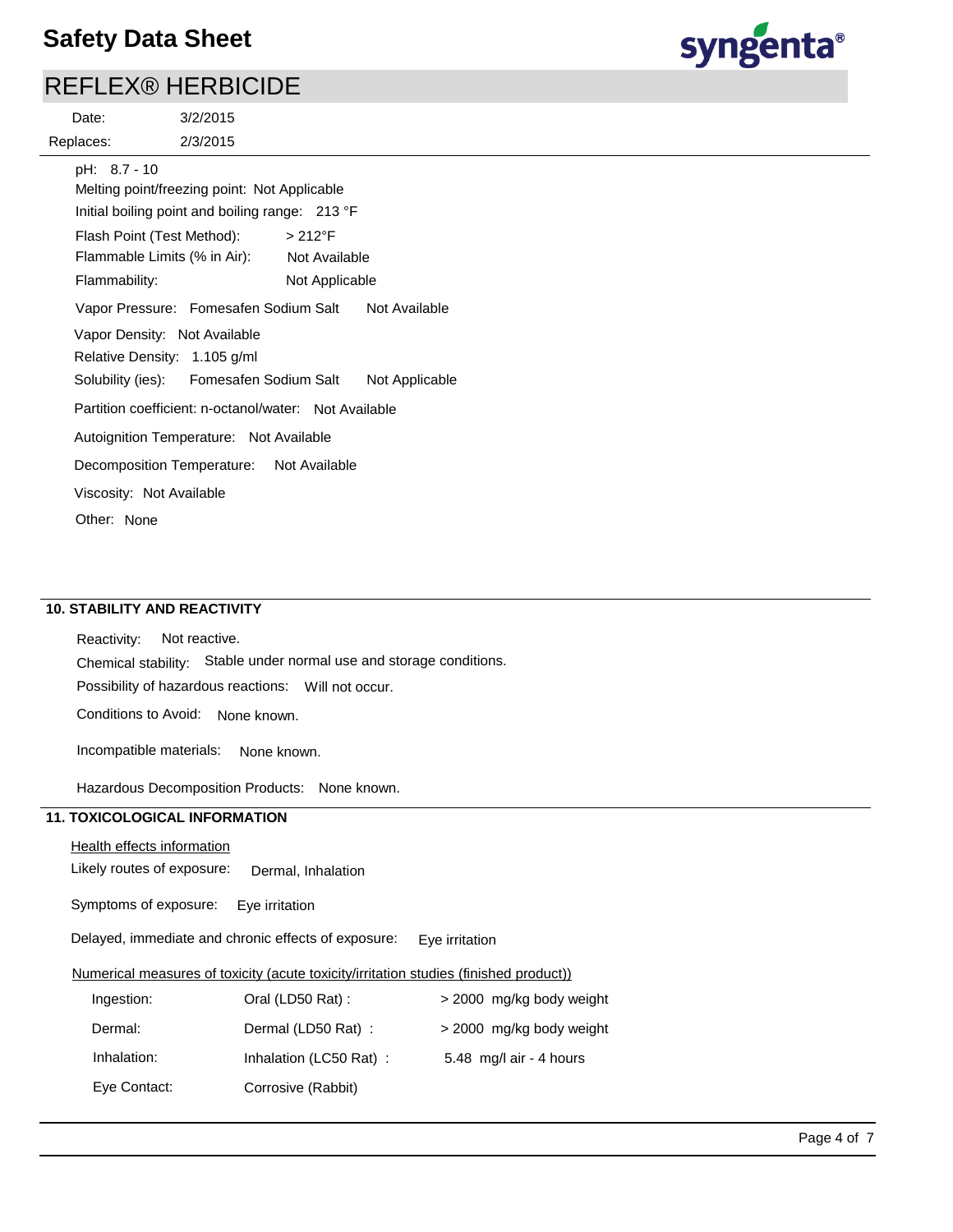

# REFLEX® HERBICIDE

| Date:     | 3/2/2015                   |                               |
|-----------|----------------------------|-------------------------------|
| Replaces: | 2/3/2015                   |                               |
|           | <b>Skin Contact:</b>       | Slightly Irritating (Rabbit)  |
|           | <b>Skin Sensitization:</b> | Not a Sensitizer (Guinea Pig) |

#### Reproductive/Developmental Effects

Fomesafen Sodium Salt: Non-genotoxic in in vitro and in vivo assays. Hepatic changes and a small effect on reproductive performance seen in a 3-generation rat study at the 1000 ppm dose level. (based on Fomesafen Technical).

## Chronic/Subchronic Toxicity Studies

Fomesafen Sodium Salt: Liver effects seen at 10 pm and 100 ppm in 90-day rat feeding studies and in 6-month dog studies at 25 mg/kg/d. (based on Fomesafen Technical). No evidence of neurotoxicity from subacute or longer-term studies in mammals. (based on Fomesafen Technical)

#### **Carcinogenicity**

Fomesafen Sodium Salt: Increased rates of malignant liver tumors in a 2-yr mouse feeding study (1000 ppm), but the results are not considered relevant to man. (based on Fomesafen Technical).

| <b>Chemical Name</b>                                                                         | NTP/IARC/OSHA Carcinogen             |  |
|----------------------------------------------------------------------------------------------|--------------------------------------|--|
| Other ingredients                                                                            | <b>No</b>                            |  |
| 5-[2-chloro-4-(trifluoromethyl)phenoxy]-N-<br>(methylsulfonyl)-2-nitrobenzamide, sodium salt | No                                   |  |
| <b>Other Toxicity Information</b><br>None                                                    |                                      |  |
| <b>Toxicity of Other Components</b><br>Other ingredients<br>Not Applicable                   |                                      |  |
| <b>Target Organs</b><br>Active Ingredients<br>Fomesafen Sodium Salt:                         | Liver (based on Fomesafen Technical) |  |
| Inert Ingredients<br>Other ingredients:                                                      | Not Applicable                       |  |

# **12. ECOLOGICAL INFORMATION**

Eco-Acute Toxicity Fomesafen Sodium Salt: Fish (Rainbow Trout) 96-hour LC50 680 ppm Invertebrate (Water Flea) Daphnia Magna 48-hour EC50 294 ppm Bird (Mallard Duck) 14-day LD50 > 5000 mg/kg The above ecotoxicity data are based on Fomesafen Technical, not Fomesafen Sodium Salt

Environmental Fate

Fomesafen Sodium Salt: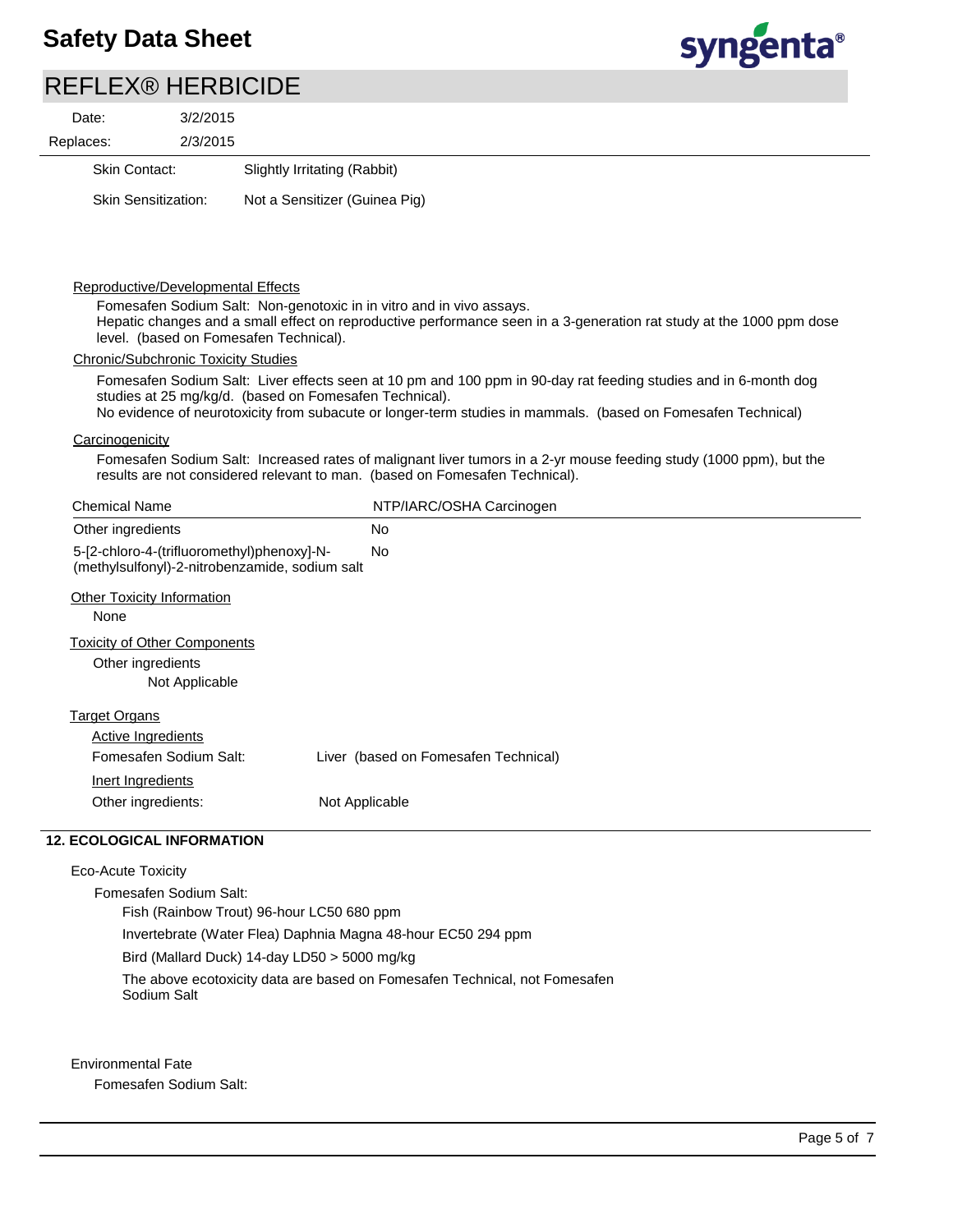

# REFLEX® HERBICIDE

Replaces: Date:

2/3/2015 3/2/2015

The information presented here is for the active ingredient, fomesafen. Persistent in soil. Stable in water. Highly mobile in soil. Will leach. Sinks in water (after 24 h).

# **13. DISPOSAL CONSIDERATIONS**

Disposal:

Do not reuse product containers. Dispose of product containers, waste containers, and residues according to local, state, and federal health and environmental regulations.

Characteristic Waste: Not Applicable

Listed Waste: Not Applicable

### **14. TRANSPORT INFORMATION**

DOT Classification Ground Transport - NAFTA Not regulated

**Comments** 

Water Transport - International Not regulated

Air Transport Not regulated

### **15. REGULATORY INFORMATION**

Pesticide Registration:

This chemical is a pesticide product registered by the Environmental Protection Agency and is subject to certain labeling requirements under federal pesticide law. These requirements differ from the classification criteria and hazard information required for safety data sheets, and for workplace labels of non-pesticide chemicals. Following is the hazard information as required on the pesticide label:

Danger: Keep out of reach of children.

| EPA Registration Number(s):          |                                                   |  |  |
|--------------------------------------|---------------------------------------------------|--|--|
| 100-993                              |                                                   |  |  |
| EPCRA SARA Title III Classification: |                                                   |  |  |
| Section 311/312 Hazard Classes:      | Acute Health Hazard                               |  |  |
| Section 313 Toxic Chemicals:         | Fomesafen Sodium Salt 22.8% (CAS No. 108731-70-0) |  |  |

RCRA Hazardous Waste Classification (40 CFR 261): Not Applicable TSCA Status: CERCLA/SARA 304 Reportable Quantity (RQ): None

Exempt from TSCA, subject to FIFRA